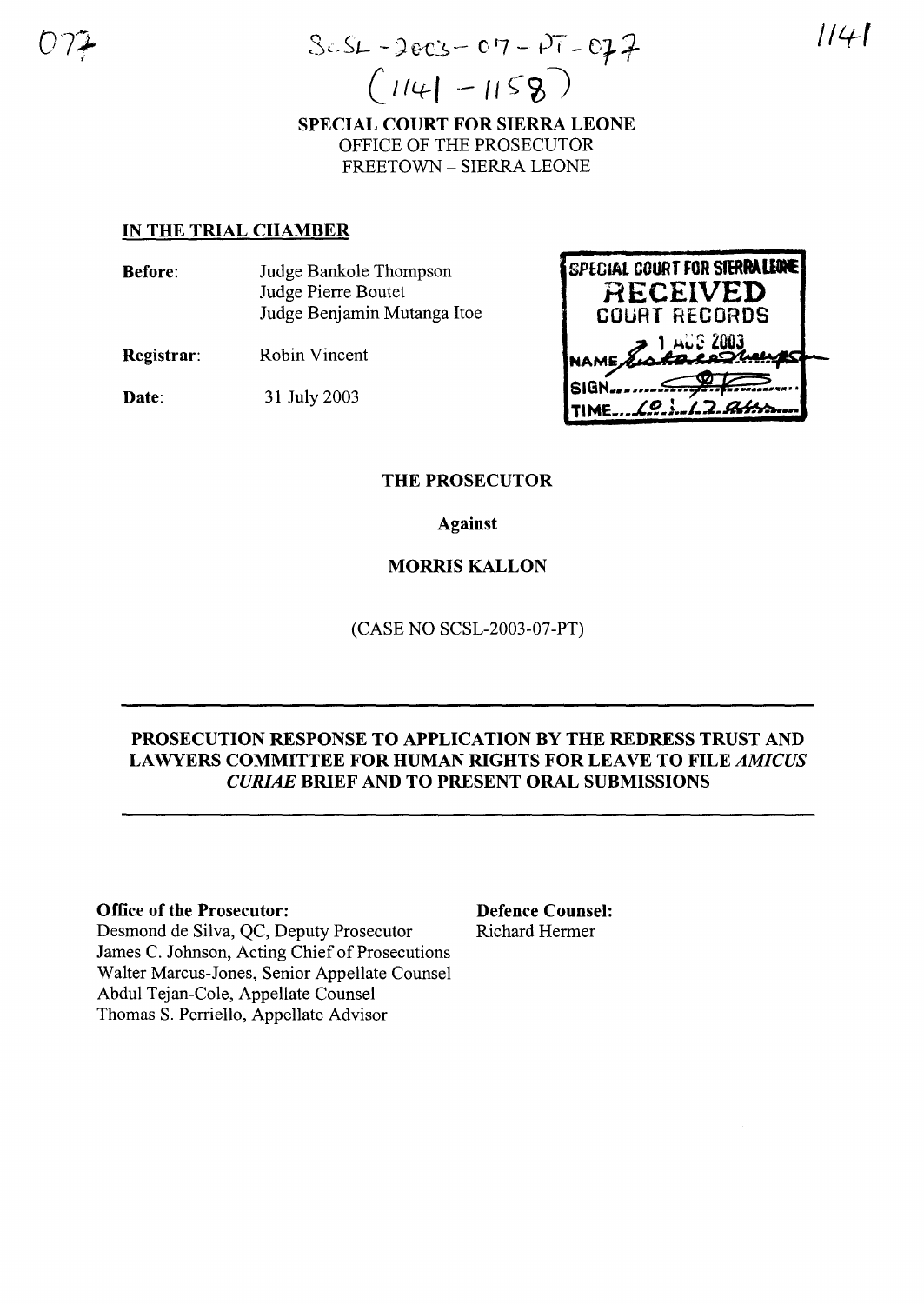### **SPECIAL COURT FOR SIERRA LEONE** OFFICE OF THE PROSECUTOR FREETOWN - SIERRA LEONE

#### **THE PROSECUTOR**

**Against**

#### **MORRIS KALLON**

(Case No SCSL-2003-07-PT)

### **PROSECUTION RESPONSE TO APPLICATION BY THE REDRESS TRUST AND LAWYERS COMMITTEE FOR HUMAN RIGHTS FOR LEAVE TO FILE** *AMICUS CURIAE* **BRIEF AND TO PRESENT ORAL SUBMISSIONS**

#### **I. INTRODUCTION**

- 1. The Prosecution files this response to the Rule 74 Preliminary Motion entitled "Application by the Redress Trust and Lawyers Committee for Human Rights for Leave to File *Amicus Curiae* Brief and to Present Oral Submissions," filed on behalf of Morris Kallon (the "Accused") on 24 July, 2003 and served on the Prosecution on 25 July 2003.
- 2. The Rule 74 Preliminary Motion requests leave to file an *amicus curiae* brief and to present oral arguments in the case of the Accused, Morris Kallon on the following issues (1) an analysis as to whether the Lome amnesties apply to crimes under consideration by the Special Court; (2) an analysis as to whether the Court has power to review the legality of the amnesty;  $(3)$  an analysis of the status of the Lomé amnesties in international law, including a review of the process of negotiation and victim's rights; and (4) analysis of the Lomé amnesties in the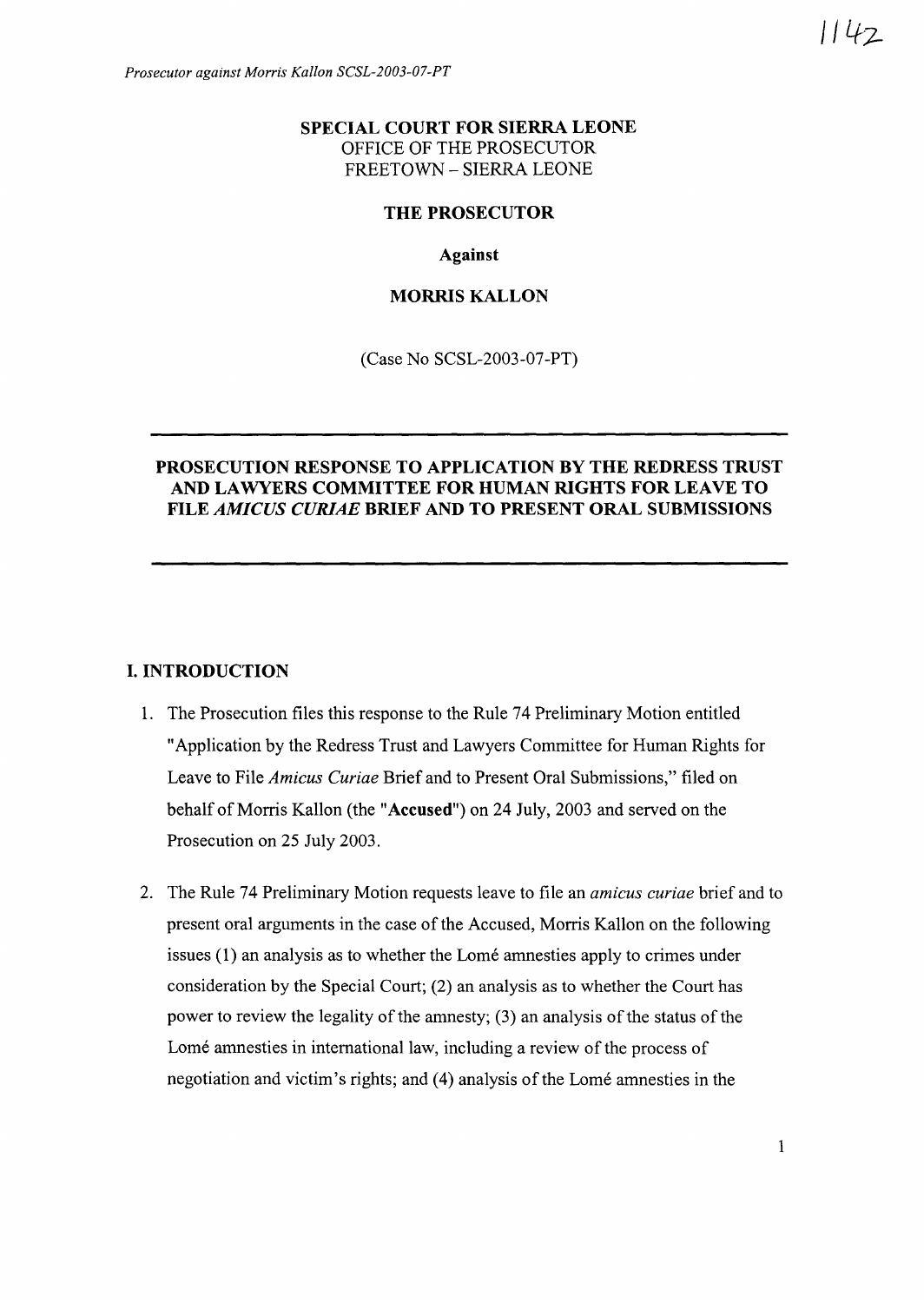rule of law in post-conflict societies<sup>1</sup>. For the reasons given below, the Rule 74 Preliminary Motion should be denied in its entirety.

### **II. ARGUMENT**

- **A. This is an attempt by the Defence to use an** *amicus curiae* **brief to create new issues and broaden those issues already presented in the First Preliminary Motion**
- 3. The Defence, in the First Preliminary Motion "Based on Lack of Jurisdiction/Abuse" of Process: Amnesty Provided by the Lomé Accord," of June 16, 2003, has already fully presented issues on which they rely relating to the Lomé Accord and amnesties granted thereunder<sup>2</sup>. Defence Counsel will have an opportunity to make oral submissions on this Motion should the Special Court be so inclined. As such, the Accused will have had ample opportunity to litigate this issue before the Special Court.
- 4. The First Preliminary Motion argued the following: (l) the Special Court lacks jurisdiction to prosecute crimes pre-dating the date of signature of the Lomé Agreement (7 July 1999), as Article IX of the Lomé Agreement granted an amnesty for these crimes, and (2) that it would be an abuse of process of the Special Court to permit the prosecution of the Accused for the crimes pre-dating 7 July 1999 for which he had been granted an amnesty.<sup>3</sup> As such, the Defence, in its First Preliminary Motion, clearly limited the issues to those set forth therein as summarized above.
- 5. The Prosecution's Response to the First Preliminary Motion on Amnesty directly countered those arguments set forth by the Defence in that Motion and raised no

<sup>&</sup>lt;sup>1</sup> Registry Page ("RP" 1105) Application by the Redress Trust and Lawyers Committee for Human Rights for Leave to File *Amicus Curiae* Brief and to Present Oral Submissions

 $2$  RP 625-635 – Preliminary Motion based on lack of jurisdiction/abuse of process: Amnesty provided by Lomé Accord

<sup>3</sup> *Ibid.*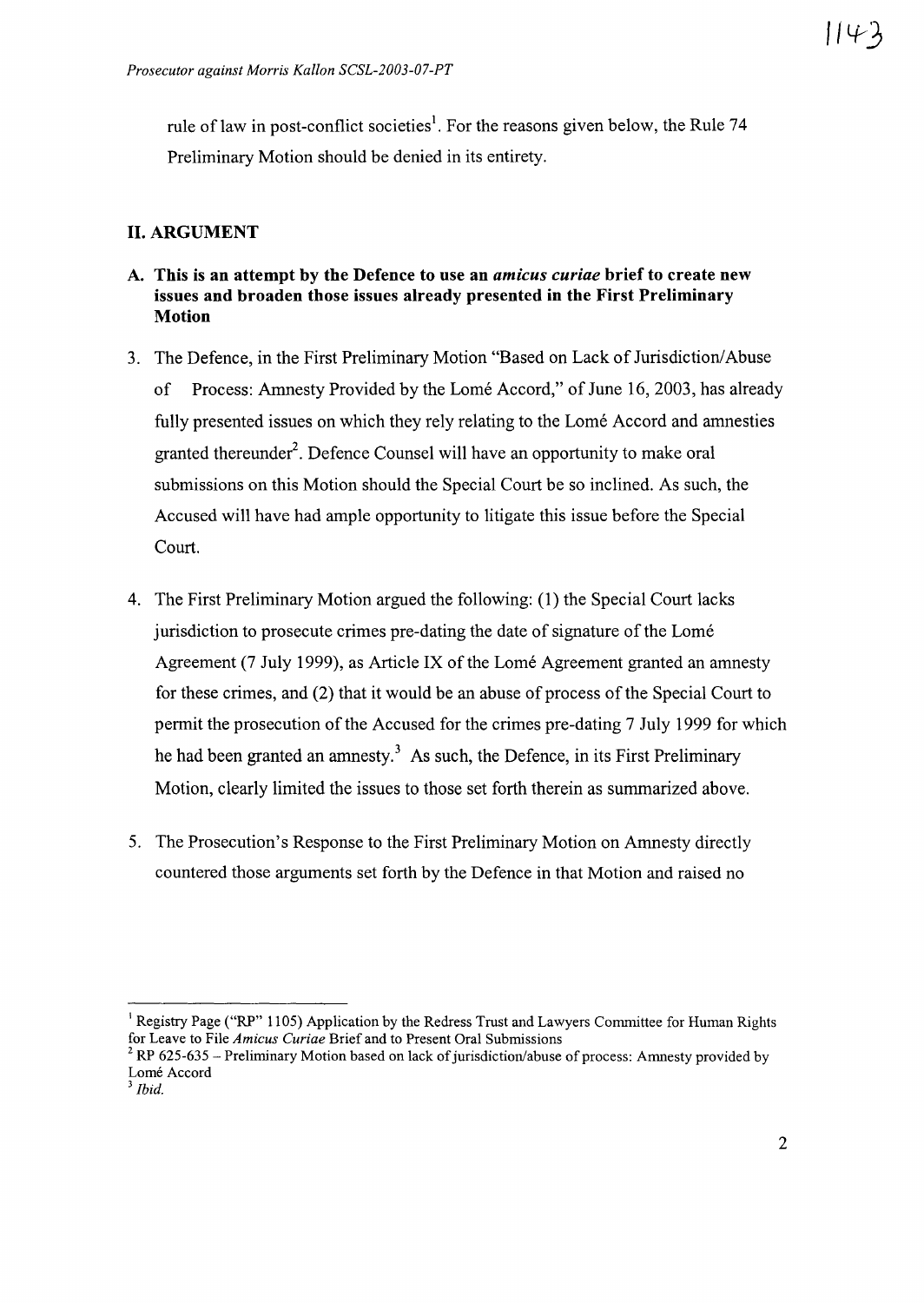additional issues<sup>4</sup>. Therefore, there is no basis in law for adding to or broadening the issues already presented in the Defence's First Preliminary Motion on Amnesty.

## Via the medium of an *amicus brief*the Defence attempts to raise issues additional to those already raised in the First Preliminary Motion on Amnesty following the Special Court's denial of Application for Extension of Time to File Reply

- 6. The Defence filed "Application For Extension of Time to File Reply To 'Prosecution Response to the First Defence Preliminary Motion (Lome Agreement)"on 30 June,  $2003^5$ .
- 7. The Special Court made an "Order on the Defence Application For Extension of Time to File Reply to Prosecution Response to the First Defence Preliminary Motion (Lomé Agreement)" on the  $16<sup>th</sup>$  July 2003 in which the Special Court dismissed the Defence Application in its entirety<sup>6</sup>.
- 8. In its Order, the Special Court noted that the Defence Application for an extension "seeks indiscriminately to open the door for the Defence to introduce new elements or issues that the Defence failed to address in its Preliminary Motion on Amnesty. This could possibly amount ... to a new motion rather than a reply."<sup>7</sup>
- 9. Now, attempting to achieve the same goal under a new guise, the instant Rule 74 Application on behalf of the Defence seeks to broaden the issues in ways which the Defence did not rely on in its First Preliminary Motion on Amnesty.

## The instant motion attempts to broaden the issues already raised in the First Preliminary Motion on Amnesty

10. The instant Rule 74 Application on behalf of the Defence seeks to broaden those issues already addressed by the Defence in its First Preliminary Motion on Amnesty.

<sup>&</sup>lt;sup>4</sup> RP 669-679, Prosecution Response to the First Defence Preliminary Motion (Lomé Agreement)

 $<sup>5</sup>$  RP 1007-1015, Application for Extension of time to file Reply to Prosecution Response to the First</sup> Defence Preliminary Motion (Lome Agreement)

 $6$  RP 1081-1086, Order on the Defence Application for Extension of time to file Reply to Prosecution Response to the First Defence Preliminary Motion (Lome Agreement)

 $<sup>7</sup>$  RP 1085-1086 – Paragraph 16 of Order on the Defence Application for Extension of Time to File Reply</sup> to Prosecution Response to the First Defence Preliminary Motion (Lome Agreement)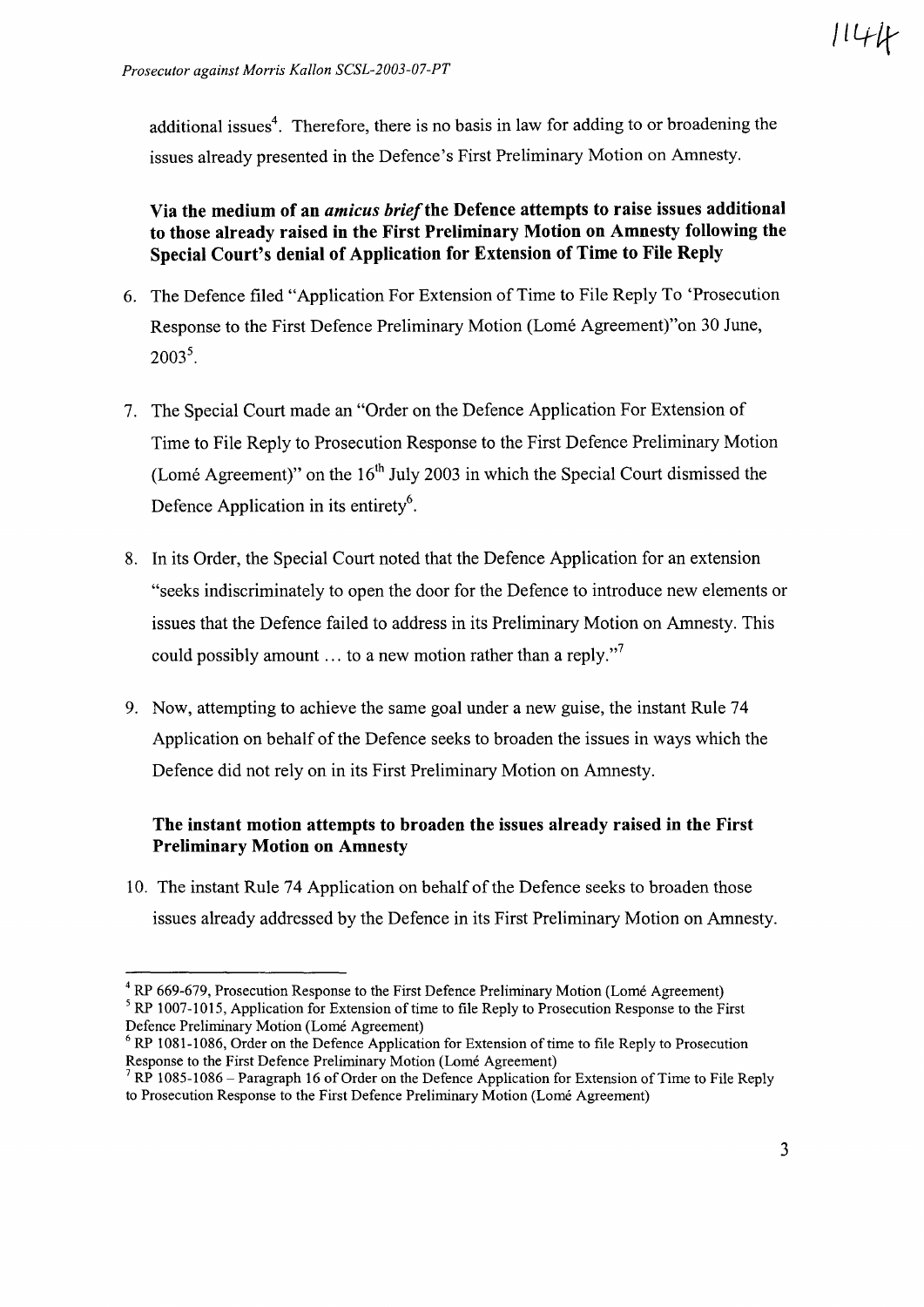Should the instant Motion be granted, the result is that the Defence is permitted to circumvent the Special Court's Order of 16 July 2003.

- 11. The First Preliminary Motion on Amnesty presented very specific issues. The Defence argued that (1) the Special Court lacks jurisdiction to prosecute crimes predating the date of signature of the Lomé Agreement (7 July 1999), because Article IX ofthe Lome Agreement granted an amnesty for these crimes, and (2) that it would be an abuse of process of the Special Court to permit the prosecution of the Accused for the crimes pre-dating 7 July 1999 for which he had been granted an amnesty<sup>8</sup>.
- 12. The Applicants in their Rule 74 Application seek to provide the Court with an analysis as to whether the Lome amnesties apply generally to crimes under consideration by the Special Court. However, the Defence in its First Preliminary Motion on Amnesty addressed only the Court's competence to try the Accused for crimes *pre-dating* 7 *July* 1999. The Applicants would like to explore the Court's competence to try any crimes over which the Special Court has jurisdiction without regard to date on which the crimes are alleged to have occurred, that is, *whether predating or following* 7 *July* 1999. This is a clear attempt to litigate an issue which was not presented by the Defence in its First Preliminary Motion.
- 13. The Applicants also seek to provide an analysis of the Court's competence generally to review the legality of the amnesty, an issue not raised by the Defence in their First Preliminary Motion on Amnesty. Additionally, Applicants seek leave to provide an analysis of the status of the Lomé amnesties in international law, including a review of the process of negotiation and victim's rights and an analysis of the Lomé amnesties in the context of international and domestic public policy, for example, the impact on the rule of law in post-conflict societies. Again, neither of these issues was advanced in the First Preliminary Motion on Amnesty which was limited to questions related to the Special Court's competence to try the Accused for crimes pre-dating 7 July 1999.

<sup>&</sup>lt;sup>8</sup> RP 625-635 - Preliminary Motion Based on Lack of Jurisdiction/Abuse of process: Amnesty Provided by Lomé Accord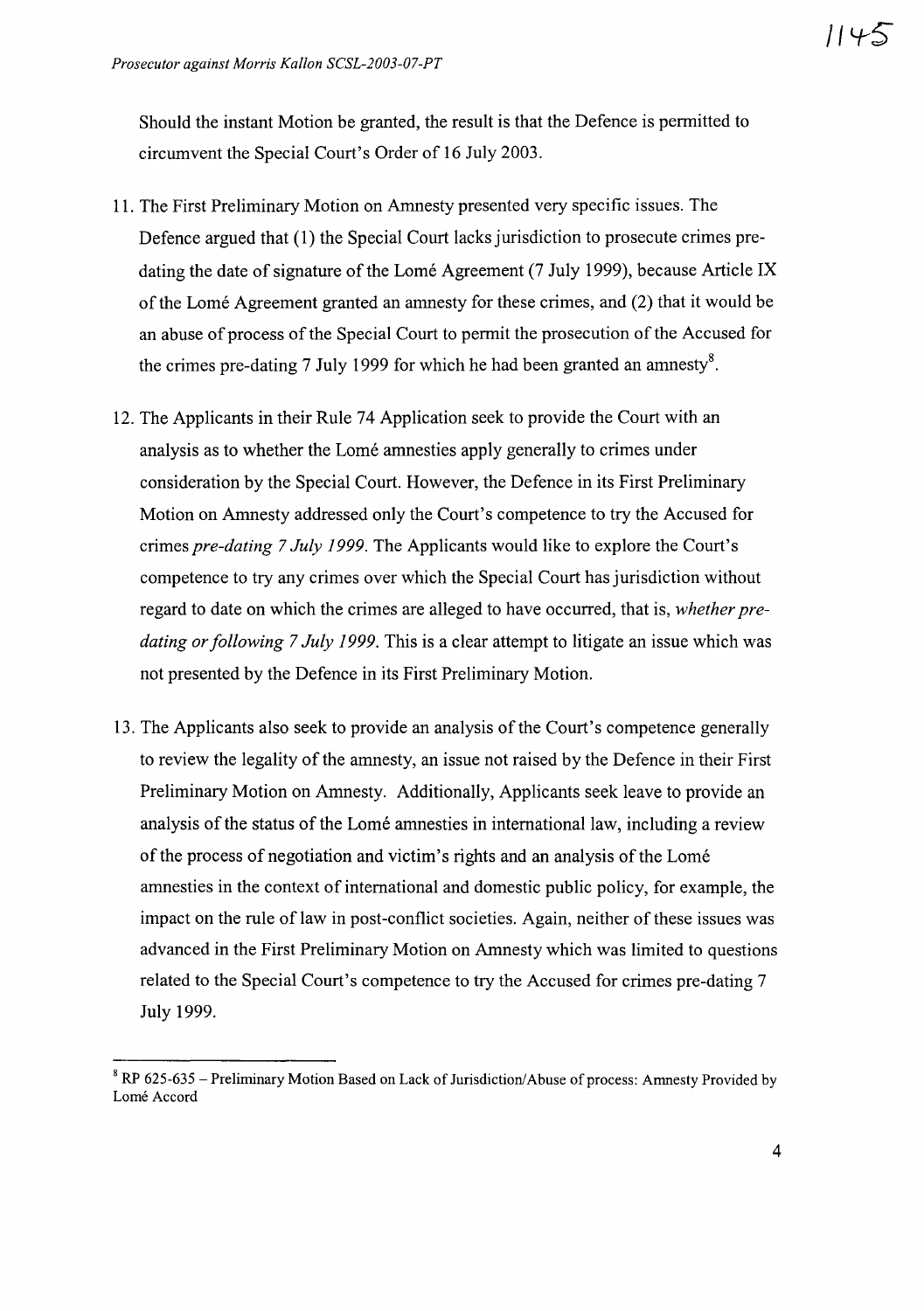### **B. The Special Court has already denied application for leave to submit** *amicus curiae* **briefs by the Defence Office**

- 14. Further, the Defence Office has already sought leave to submit an *amicus curiae* brief on the jurisdictional issues raised in the First Preliminary Motions (including that on amnesty) on behalf ofthis Accused. The Special Court denied the Application<sup>9</sup>.
- 15. The Prosecution submits that for the proper and expeditious determination of a Motion that parties address all arguments in support of a motion within the Motion itself in order that the responding party may contest all of those arguments in its response.
- 16. In denying the Application of the Defence Office at paragraph 8, the Special Court noted that Rule 74 confers on the Special Court a discretionary authority to invite or grant leave to make submissions to the Court which authority should not be exercised lightly<sup>10</sup> and only where the Special Court has determined that *amicus curiae* submissions are desirable for the proper determination of the case.
- 17. In its Decision at paragraph 9 the Special Court set forth the criteria which should govern whether leave to appear as *amicus curiae* should be granted. They are:
	- (a) that one has strong interests in or views on the subject matter before the Court<sup>11</sup> [and]
	- (b) that it is desirable to enlighten the Tribunal on the events that took place<sup>12</sup> [and]

 $9$  RP 1081 – Order on the Defence Application for Extension of Time to File Reply to Prosecution Response to the First Defence Preliminary Motion (Lome Agreement)  $10$  RP 1079

<sup>&</sup>lt;sup>11</sup> Citing *Prosecutor v. Akayesu* (Order Granting Leave for *Amicus Curiae* to Appear), Trial Chamber, 12 February 1998, ICTR-96-4-T.

<sup>&</sup>lt;sup>12</sup> Citing *Prosecutor* v. *Semanza* (Decision on the Kingdom of Belgium's Application to File an *Amicus Curiae* Brief on the Defence Application to Strike out the Observation of the Kingdom of Belgium Concerning the Preliminary Response by the Defence), Trial Chamber, 9 February 2001, ICTR-97-20-T.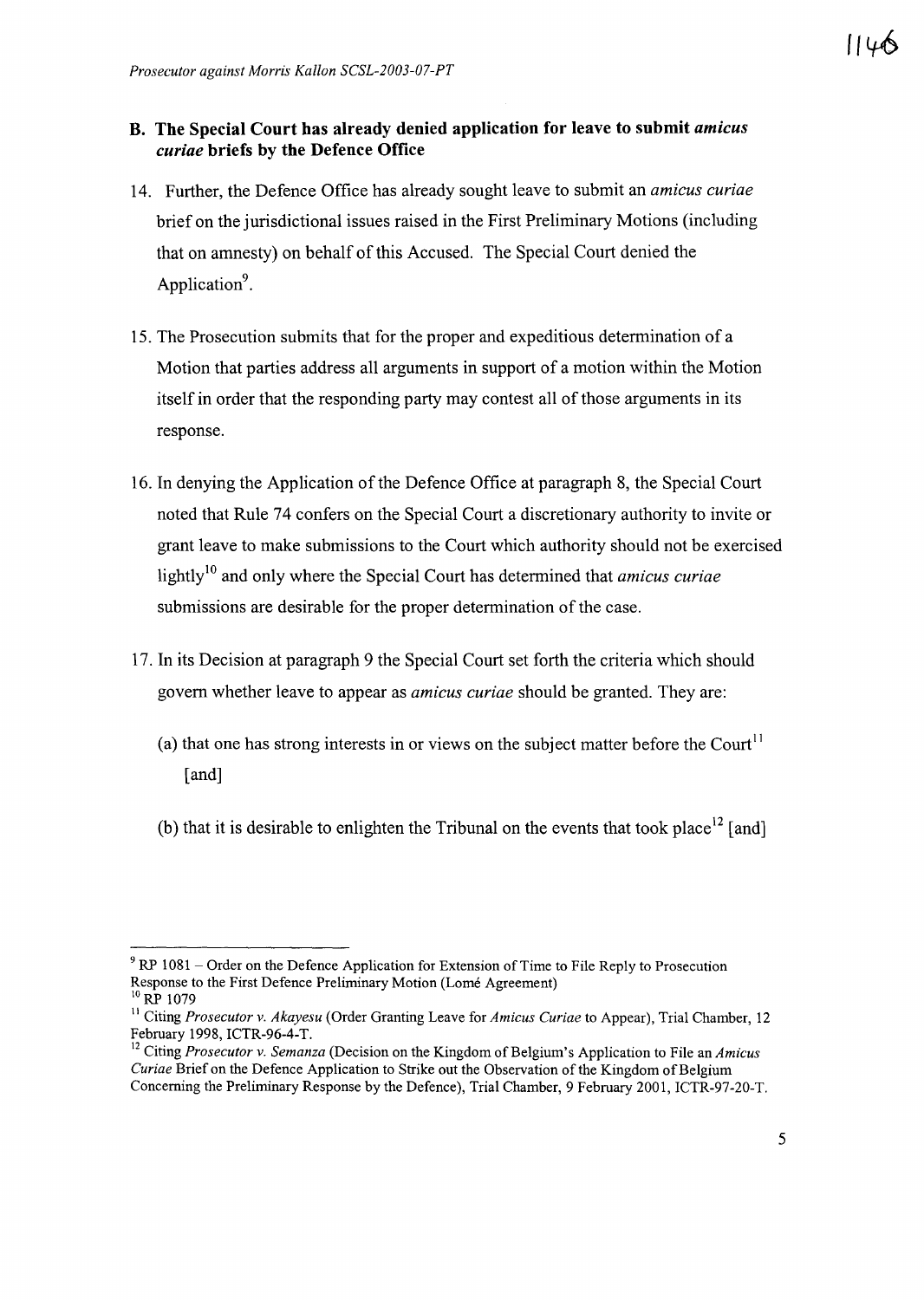- (c) that it may be useful to gather additional legal views with respect to the legal principles involved, not with respect to the particular circumstances ofthis or any other case.<sup>13</sup>
- 18. In their Rule 74 Preliminary Motion, the Applicants do not acknowledge the Decision of the Special Court of July 17 2003, or the criteria set out by the Special Court. The Applicants set forth no information or documentation tending to show what their interest in or views on the subject matter before the Special Court may be. Nor do the Applicants suggest that *amicus curiae* briefs will enlighten the Tribunal to an extent that the Accused's Defence Counsel has not done. Finally, the Applicants offer no indication of what, if anything, the Special Court may find useful in their submissions toward the end of having for its consideration additional legal views dealing with the specific legal principles involved. Indeed, the Applicants request to examine legal principles not raised by this Defence and to examine public policy implications which fall far outside of the scope of issues and events currently before the Court. (See paras. 11-13 supra).
- 19. Additionally, there has been no written submission by the Applicants for the Court's consideration so that it might properly determine the parameters of the proposed *amicus curiae* brief. In the absence of a more comprehensive explanation of the Applicant's interest in these proceedings and the specific parameters of the legal position which the Applicant's seek to endorse, the Court is deprived of the very material it needs to determine whether this *amicus curiae* application satisfies the test of relevancy, namely, whether it assists in the proper determination of the case.
- 20. Indeed, much like in its Application for an Extension of Time to File a Reply, the instant Motion seeks to introduce new issues which the Defence failed to advance in its First Preliminary Motion, and/or to broaden those already addressed by the Defence in its First Preliminary Motion on Amnesty. Again, the instant Motion should not be granted with the result that it becomes a means by which the Defence is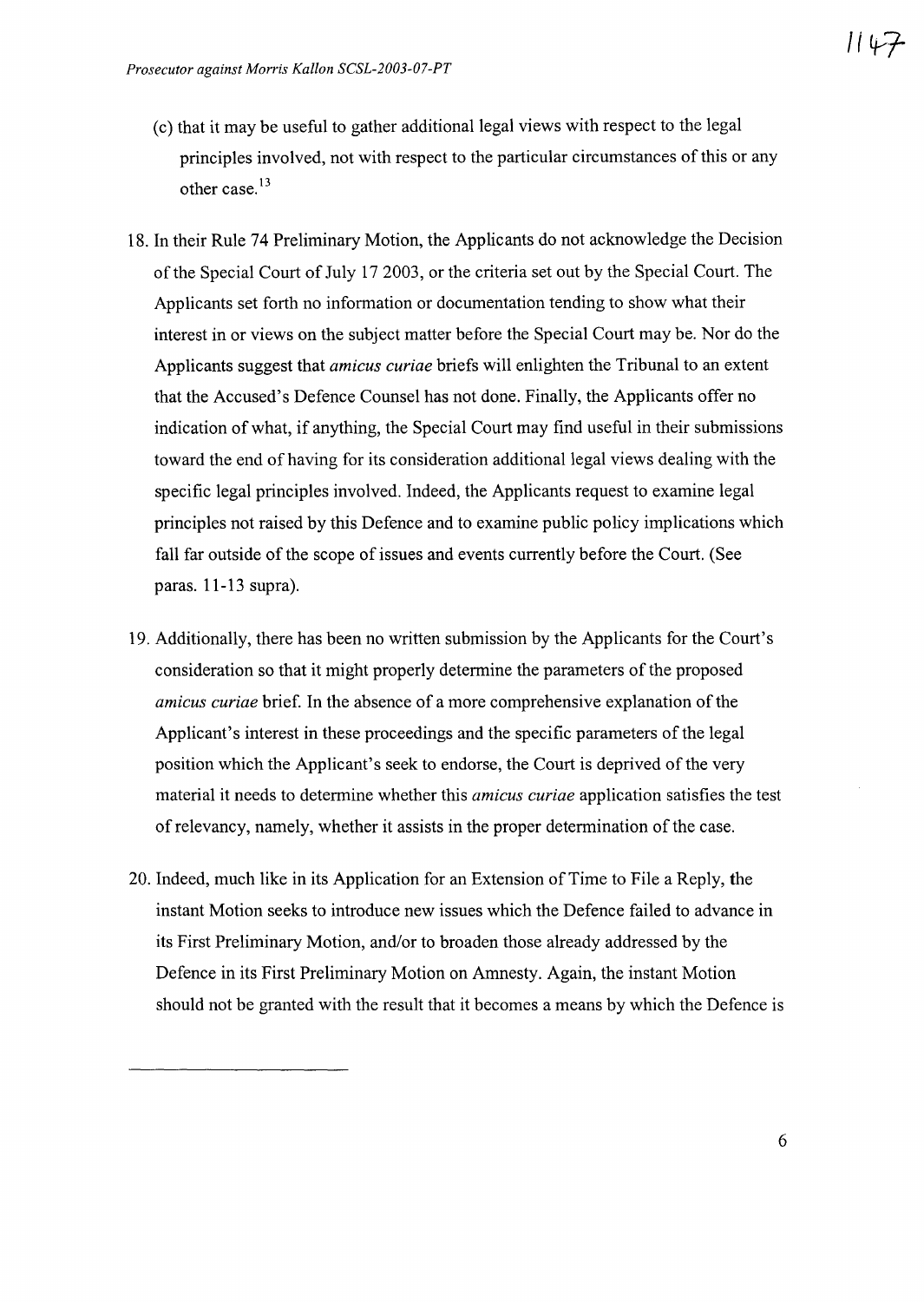permitted to circumvent the Special Court's Order of 16 July 2003 and Decision of 17 July 2003.

## **II. CONCLUSION**

21. The Court should therefore dismiss the Rule 74 Preliminary Motion in its entirety.

31 July 2003, Freetown

For the Prosecution

James C. Johnson

Aong Chief of Prosecutions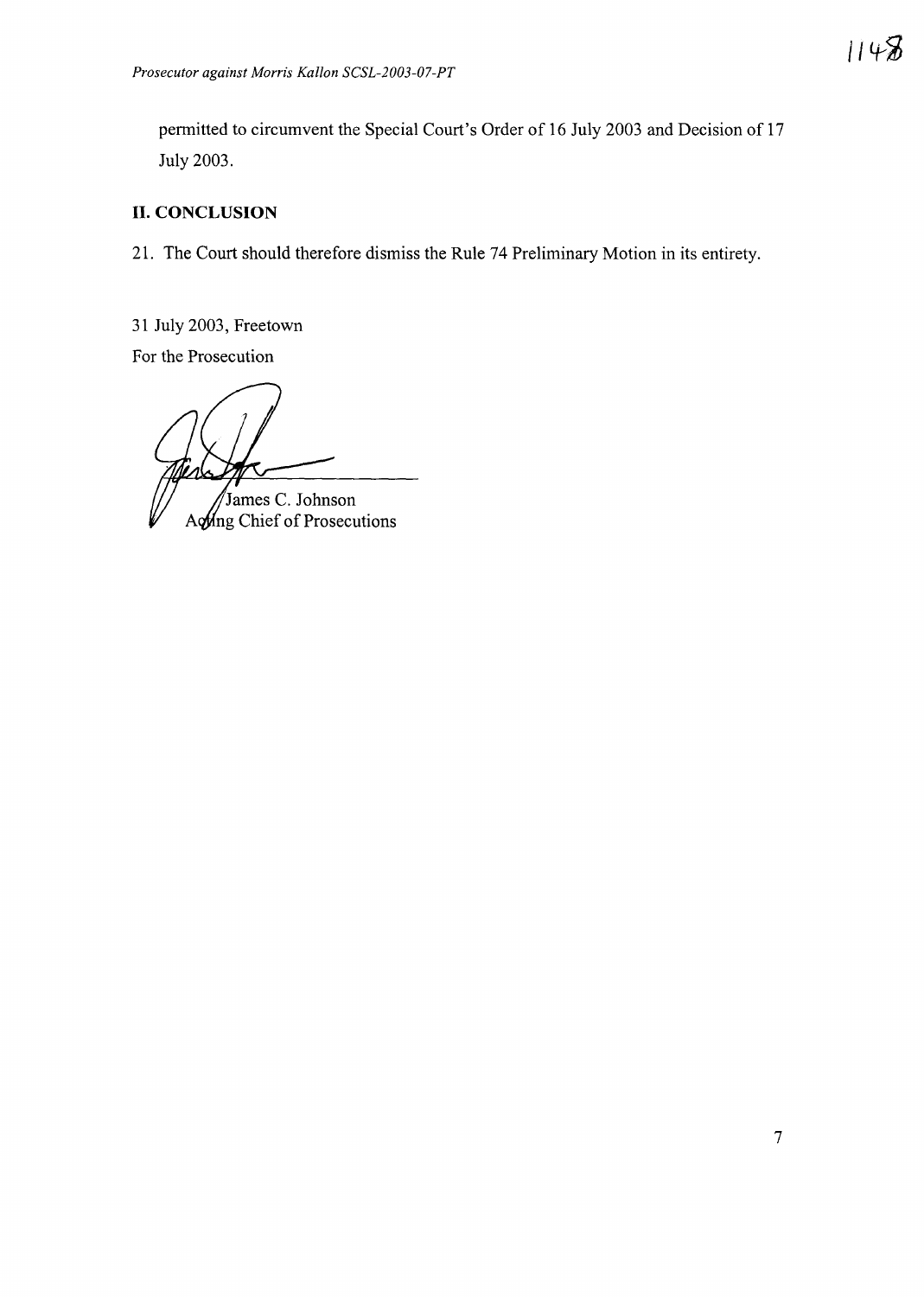## **PROSECUTION INDEX OF AUTHORITIES**

- *1. Prosecutor* v. *Akayesu* (Order Granting Leave for Amicus Curiae to Appear), ICTR-96-4-T, Trial Chamber, 12 February 1998.
- 2. *Prosecutor v. Semanza* (Decision on the Kingdom of Belgium's Application to File an Amicus Curiae Brief on the Defence Application to Strike out the Observation of the Kingdom of Belgium Concerning the Preliminary Response by the Defence), ICTR-97-20-T, Trial Chamber, 9 February 2001.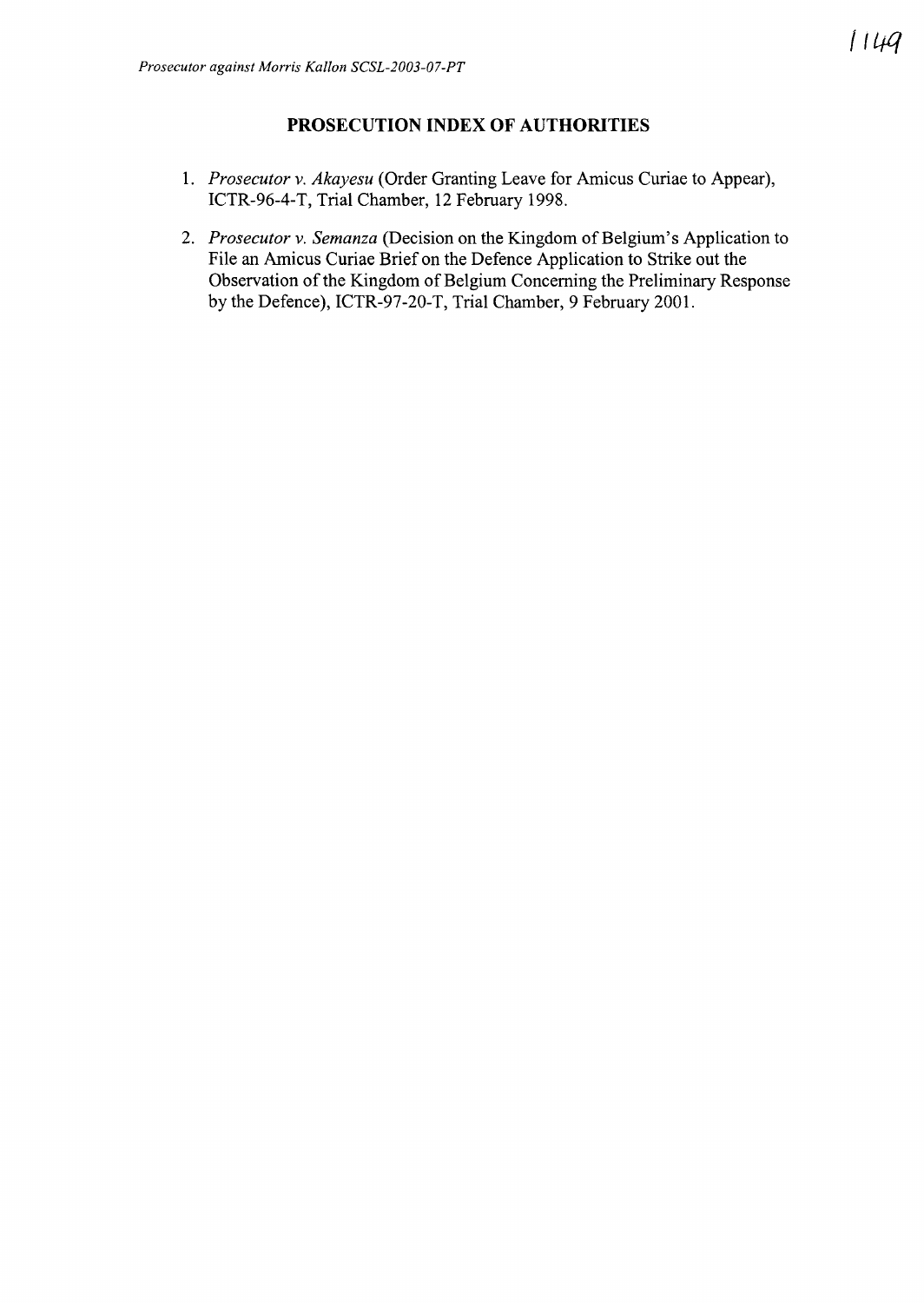# **PROSECUTION INDEX OF AUTHORITIES**

## **ANNEX** 1.

*Prosecutor* v. *Akayesu* (Order Granting Leave for Amicus Curiae to Appear), ICTR-96- 4-T, Trial Chamber, 12 February 1998.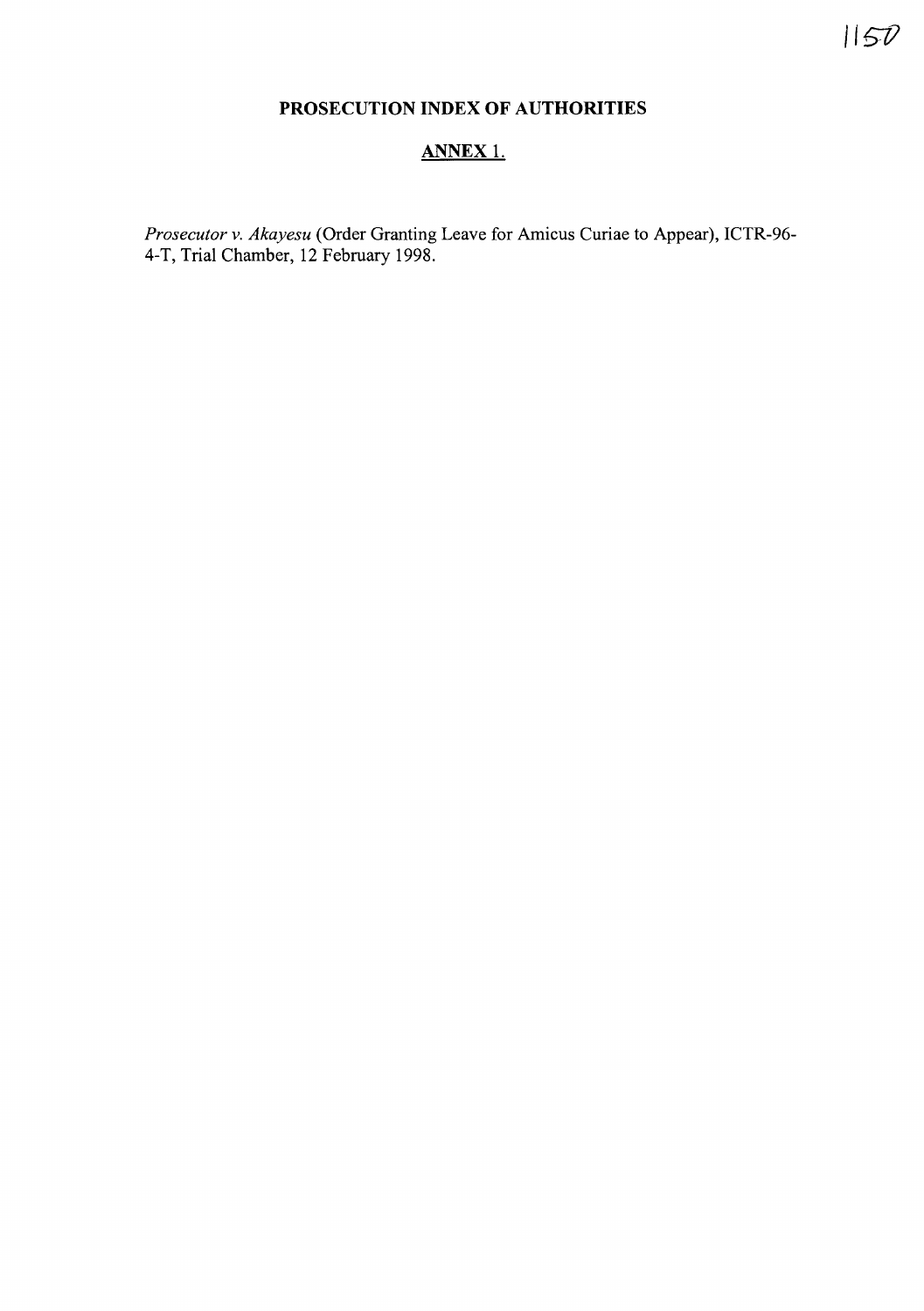CHAMBER 1- CHAMBRE I

---- -----------------------l

<sup>i</sup> \_\_\_\_\_\_\_\_\_\_\_\_\_\_\_\_\_\_\_\_\_\_\_\_ <sup>i</sup>

OR: ENG

#### Before:

Judge Laity Kama: Presiding Judge Judge Lennart Aspegren Judge Navanethem Pillay

 $\boxed{\mathbf{x}}$ 

#### Registry:

Mr. Lars Plum

Decision of: 12 February 1998

### THE PROSECUTOR **VERSUS** JEAN-PAUL AKAYESU

#### *Case No. ICTR-96-4-T*

### ORDER GRANTING LEAVE FOR AMICUS CURIAE TO APPEAR

The Office of the Prosecutor:

Mr. Pierre-Richard Prosper Mr. James Stewart

### Counsel for the Accused:

Mr. Nicolas Tiangaye Mr. Patrice Monthé

### Other Representatives:

Ms. Daphna Shraga Legal Officer, Office of Legal Affairs,

Secretariat-General of the Organisation of the United Nations

fi1e:/ID:\ICTR-%20Judgements,%20Indictments%20&Docs\Akayesu%20ICTR-96-4\Orde... 7/31/2003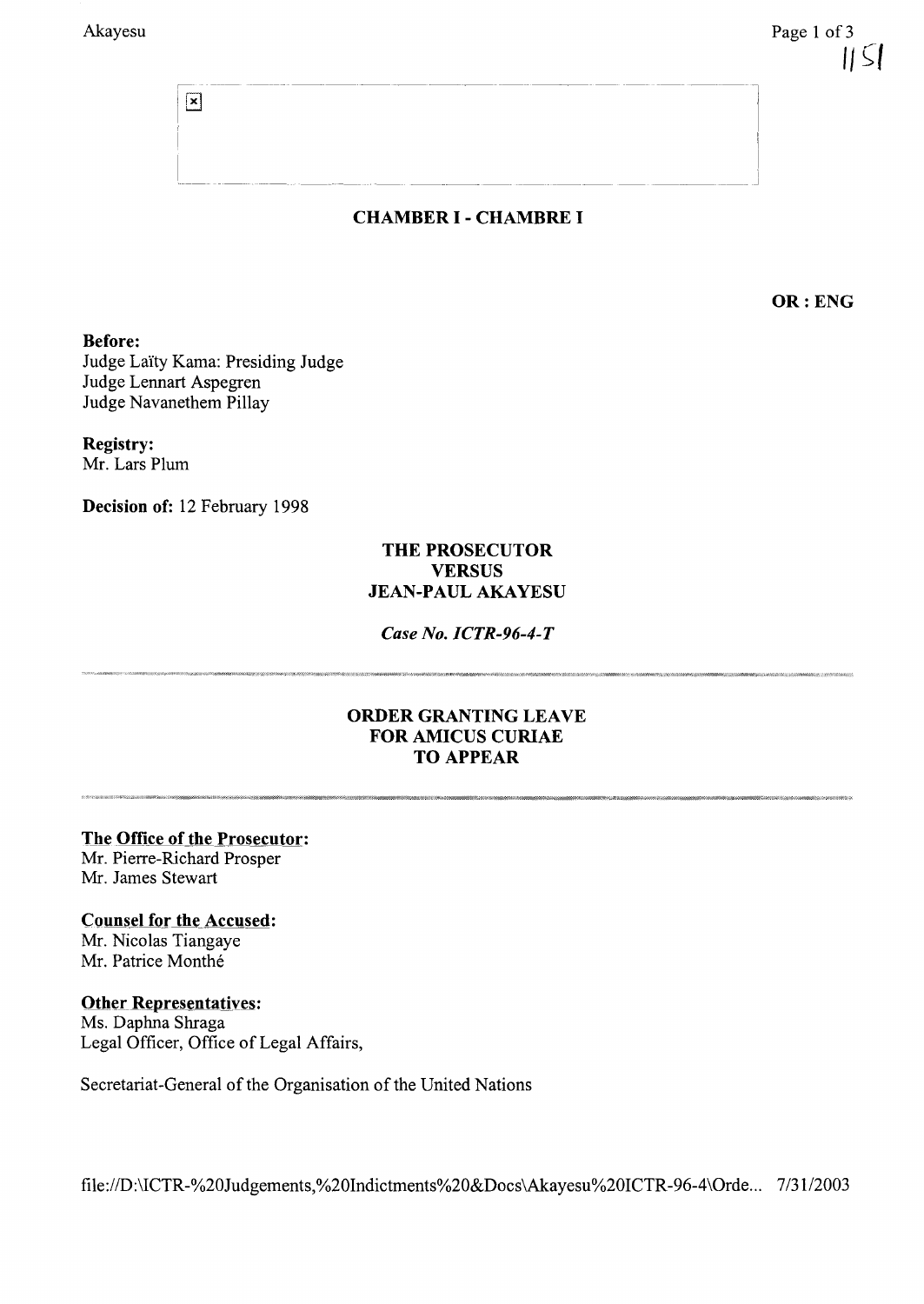II ~:2-

## THE INTERNATIONAL CRIMINAL TRIBUNAL FOR RWANDA (the "Tribunal"),

SITTING as Trial Chamber I of the Tribunal, composed of Judge Laïty Kama as Presiding Judge, Judge Lennart Aspegren and Judge Navanethem Pillay;

CONSIDERING the order issued by the Tribunal on 19 November 1997 whereby Major-General Roméo Dallaire was summoned to appear as a witness for the Defence in the present case;

HAVING TAKEN COGNIZANCE of the request of the Legal Counsel to the Secretary-General of the Organisation of the United Nations to appear as Amicus Curiae before the Tribunal in this case;

## AFTER HAVING DELIBERATED,

WHEREAS, by the summons issued by the Tribunal on 19 November 1997, it was requested *inter alia* that the Secretary-General of the United Nations waive the immunity of Major-General Dallaire he enjoys by virtue of his position as former Commander-in-Chief of the UNAMIR force;

WHEREAS the Legal Counsel to the Secretary-General of the Organisation of the United Nations requests to be heard as Amicus Curiae so as to explain the scope of the lifting of the immunity of Major-General Dallaire;

WHEREAS, in accordance with Rule 74 of the Rules of Procedure and Evidence of the Tribunal, a Chamber may, if it considers it desirable for the proper determination of the case, invite or grant leave to a State, organisation or person to appear before it and make submissions on any issues specified by the Chamber;

WHEREAS, in the opinion of the Defence, the testimony of Major-General Dallaire will enlighten the Tribunal on the events that took place in Rwanda in 1994 inasmuch as he was Commander-in-Chief of UNAMIR, a multinational force created by Resolution 872 of 5 October 1993 of the Security Council;

WHEREAS therefore, the Tribunal considers it desirable for the proper determination of the case that a representative of the Secretariat of the Organisation of the United Nations appear before the Tribunal for the purposes of making submissions on the scope of lifting the immunity enjoyed by Major-General Dallaire as former Commander-in-Chief of UNAMIR;

### FOR ALL THE ABOVE REASONS,

### THE TRIBUNAL,

INVITES a representative of the United Nations Secretariat to appear before the Tribunal as Amicus Curiae to make a statement on the lifting of the immunity of Major-General Dallaire he enjoys by virtue of his position as former Commander-in-Chief of UNAMIR;

DECIDES that the said statement will be made before the Tribunal prior to the testimony of Major-General Dallaire and in his presence.

Arusha 12 February 1998,

LaIty Kama: Presiding Judge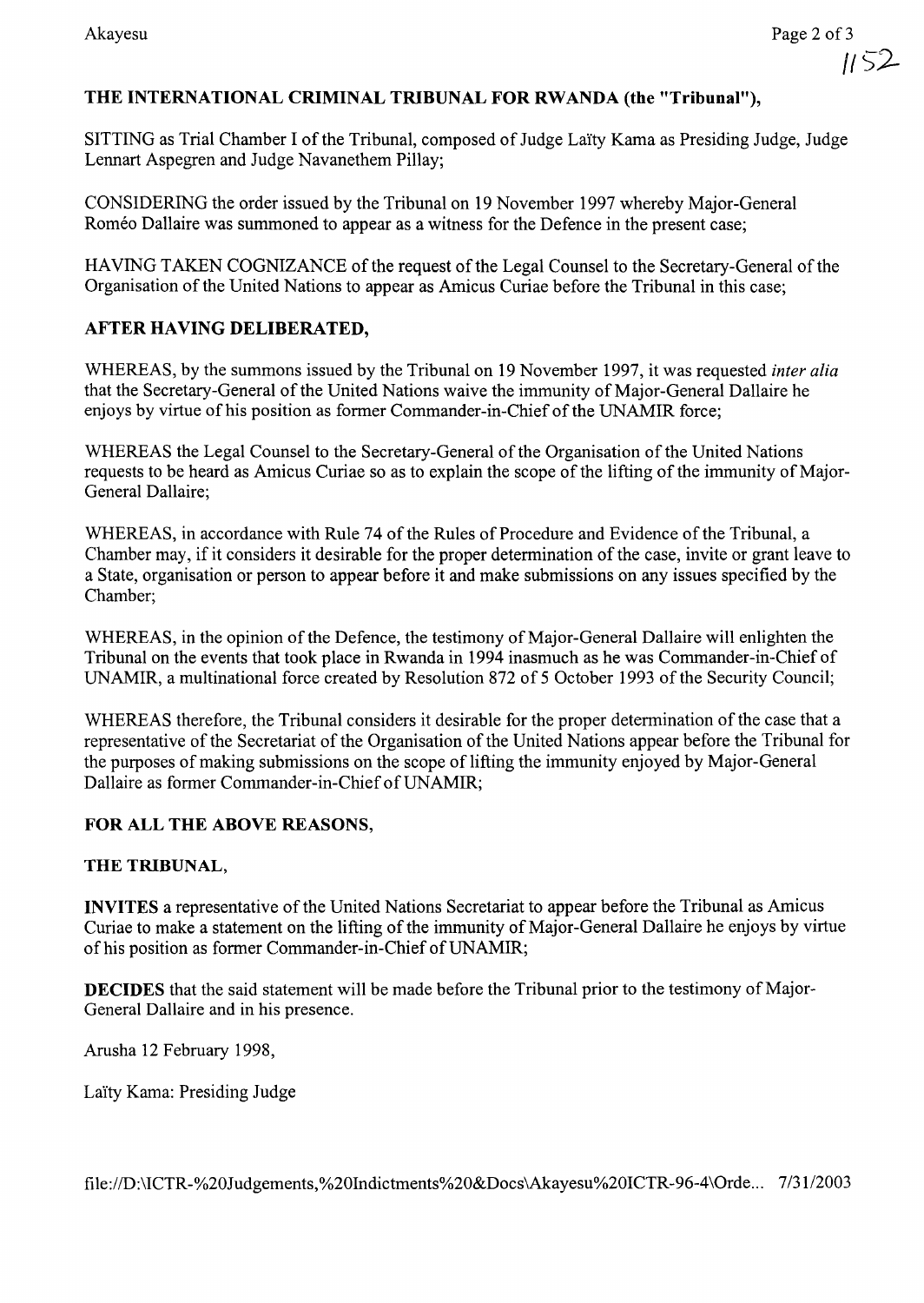$$
1153
$$

Lennart Aspegren: Judge

Navanethem Pillay: Judge

(Seal of the Tribunal)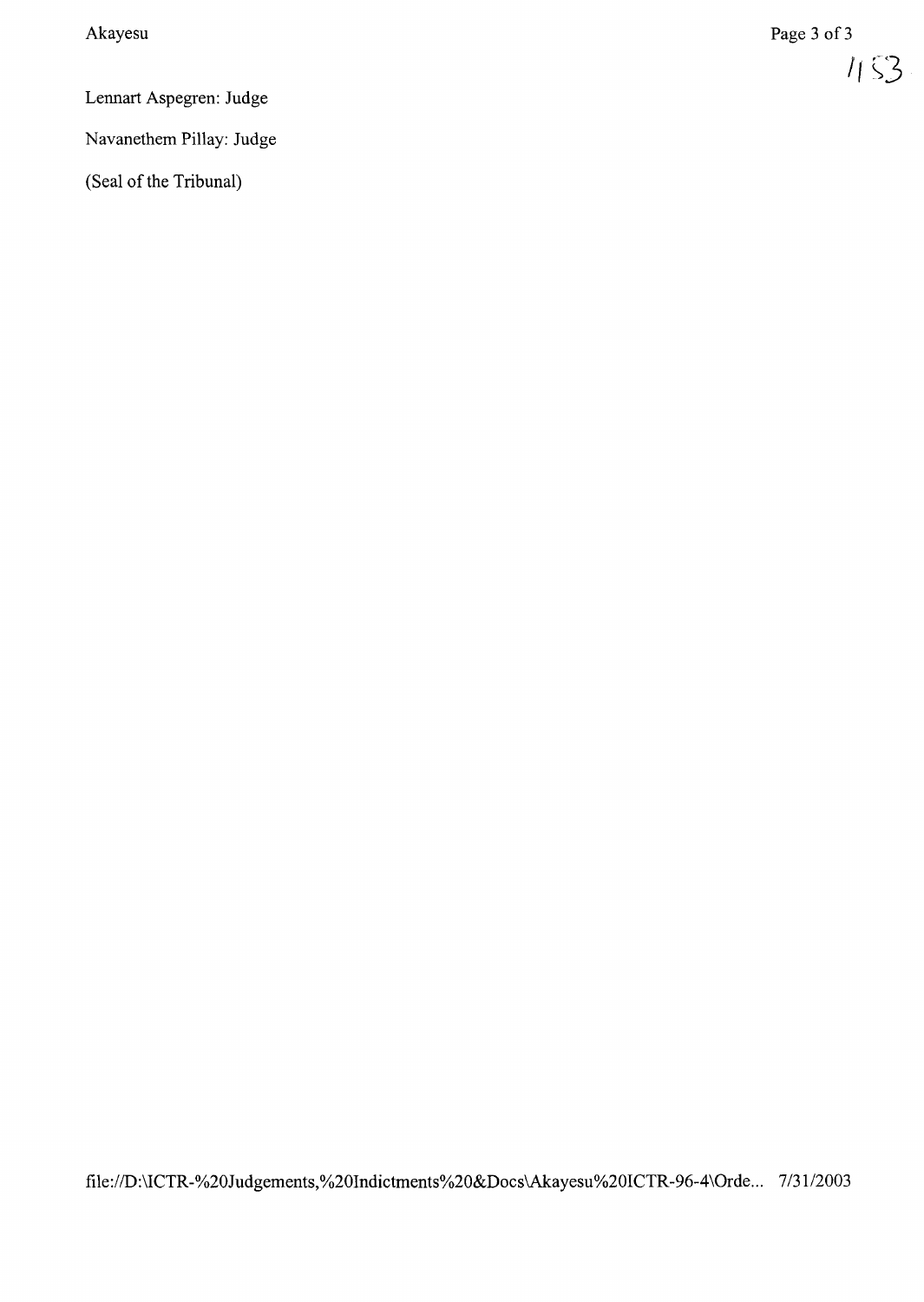## **PROSECUTION INDEX OF AUTHORITIES**

### ANNEX 2.

*Prosecutor v. Semanza* (Decision on the Kingdom of Belgium's Application to File an Amicus Curiae Brief on the Defence Application to Strike out the Observation of the Kingdom of Belgium Concerning the Preliminary Response by the Defence), ICTR-97-20-T, Trial Chamber, 9 February 2001.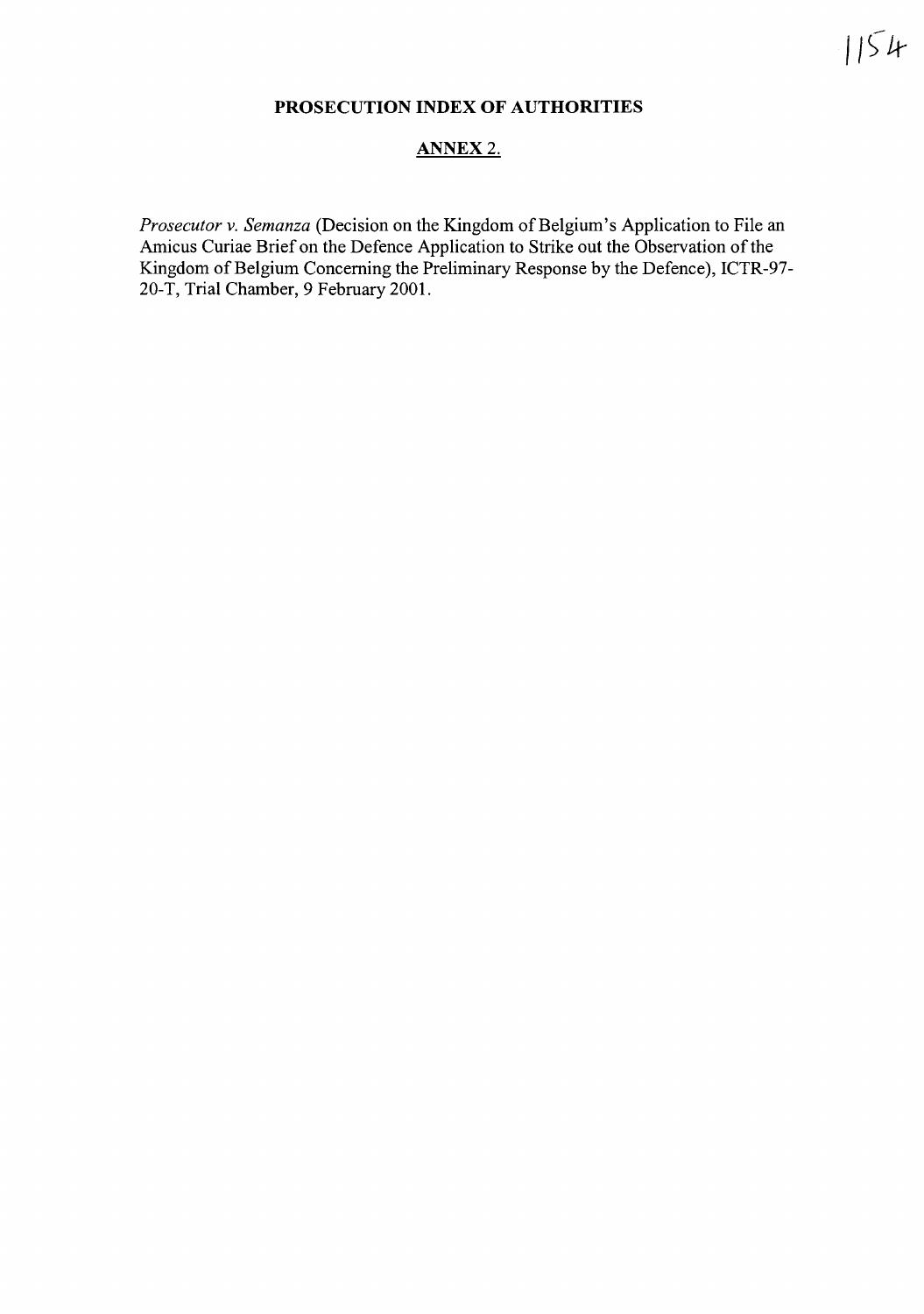$\vert \mathbf{x} \vert$ 

## TRIAL CHAMBER **III**

Original: ENGLISH

Before: Judge Lloyd George Williams, Presiding Judge Yakov Ostrovsky Judge Pavel Dolenc

Registrar: Dr. Agwu U. Okali

Date: 9 February 2001

#### THE PROSECUTOR v. LAURENT SEMANZA

#### *Case No. ICTR-97-20-T*

### DECISION ON THE KINGDOM OF BELGIUM'S APPLICATION TO FILE AN *AMICUS CURIAE* BRIEF AND ON THE DEFENCE APPLICATION TO STRIKE OUT THE OBSERVATIONS OF THE KINGDOM OF BELGIUM CONCERNING THE PRELIMINARY RESPONSE BY THE DEFENCE

Office of the Prosecutor: Chile Eboe Osuji Frédéric Ossogo Patricia Wildermuth

Defence Counsel for Semanza: Charles Achaleke Taku Sadikou Alao

Representative of the Belgian Government: Professor Eric David

#### THE INTERNATIONAL CRIMINAL TRIBUNAL FOR RWANDA (Tribunal),

SITTING as Trial Chamber III (Chamber) composed of Judges Lloyd George Williams presiding, Yakov Ostrovsky, and Pavel Dolenc;

file://D:\ICTR-%20Judgements,%20Indictments%20&Docs\Semanza%20ICTR-97-20\De... 7/31/2003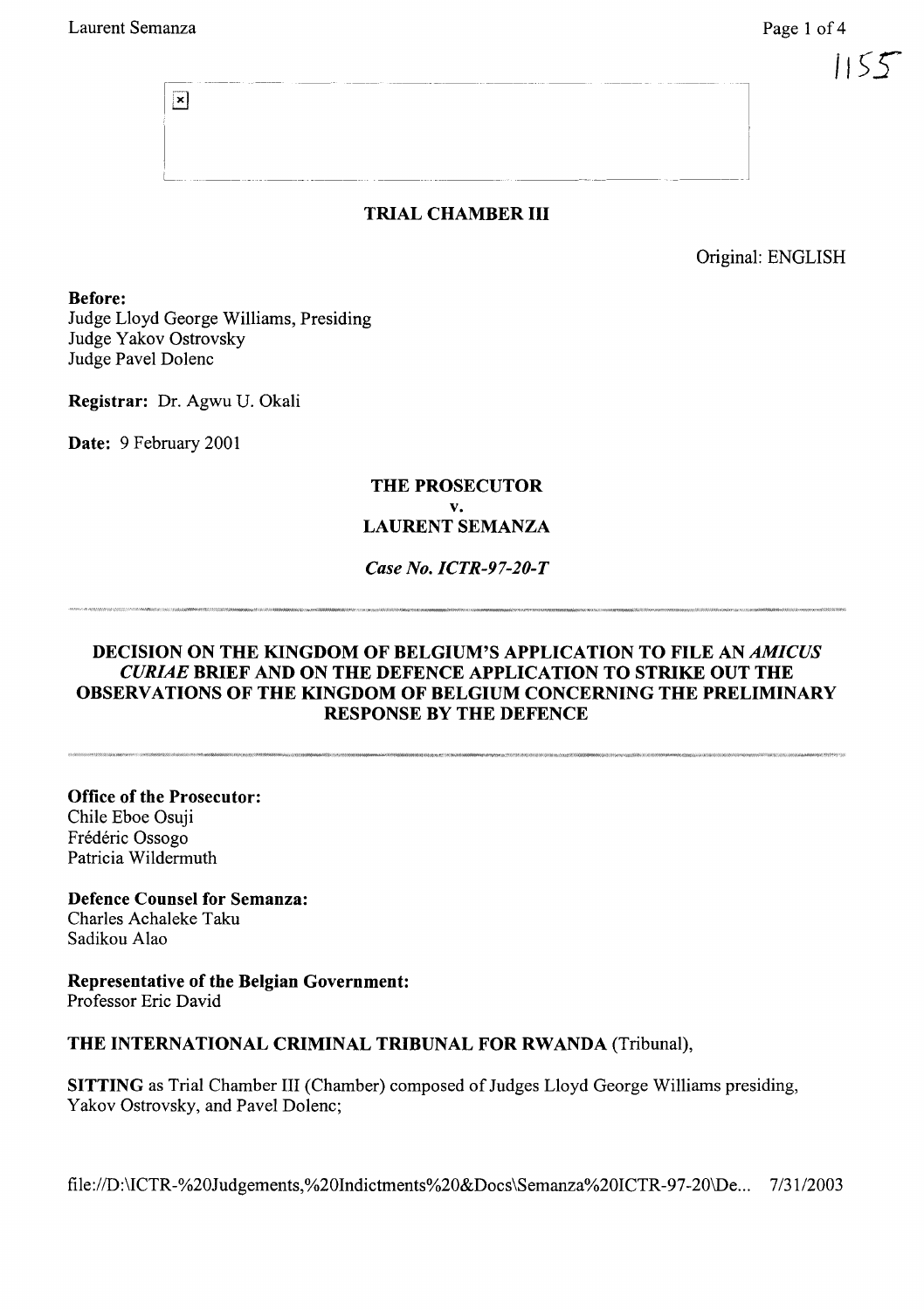(ISh

**BEING SEISED** of the Application to File an *Amicus Curiae* Brief in the *Semanza* Case by the Government of the Kingdom of Belgium represented by Professor Eric David, filed on 15 August 2000 (Belgian Government's Request);

CONSIDERING the Prosecutor's response to the Belgian Government's Request, filed on 25 August 2000;

CONSIDERING the Defence response to the Belgian Government's Request filed on 1 September 2000;

**HAVING HEARD** the parties on 16 October 2000[1];

CONSIDERING the Belgian Government's brief filed on 13 November 2000;

**CONSIDERING** the Defence Application to Strike Out the Observations of the Kingdom of Belgium Concerning the Preliminary Response by the Defence to the *Amicus Curiae* Application of the Kingdom of Belgium, filed on 15 November 2000;

CONSIDERING the Belgian Government's reply to the Defence submissions, filed on 21 November 2000;

### NOW CONSIDERS the matter.

## SUBMISSIONS OF THE BELGIAN GOVERNMENT

1. The Belgian Government through its representative submits that the Kingdom of Belgium was affected particularly by the events that took place in Rwanda from April to June 1994. This explains its special interest in following certain cases before the Tribunal and in filing an *amicus curiae* briefin the *Bagosora* and *Ntuyahaga* cases on certain points of international law.

2. Informed that Trial Chamber III will be dealing with the *Semanza* case, the Belgian Government wishes to make submissions about the scope of Article 3 common to the four Geneva Conventions and Additional Protocol II. Belgium is of the opinion that these two texts were too restrictively applied in the Tribunal's judgements in the cases of*Akayesu, Kayishema et al.,* and *Rutaganda.*

3. As to the admissibility of its request, the Belgian Government posits that the only relevant test for granting leave for an *amicus curiae* submission, is the proper determination of the case. That is Belgium's purpose in proposing to the Chamber its view on the applicability of Article 4 of the Statute. Mindful that Rule 74 gives the Chamber discretion to rule on *amicus curiae* applications, Belgium prays the Chamber to allow it to file an *amicus curiae* brief on the applicability of Article 4 of the Statute.

### SUBMISSIONS OF THE PROSECUTOR

6. The Prosecutor submits that, without prejudice to the Prosecutor's right to respond to the brief, she consents to the Belgian Government's Request in view ofthe continuing need for the development of international humanitarian law.

### SUBMISSIONS OF THE DEFENCE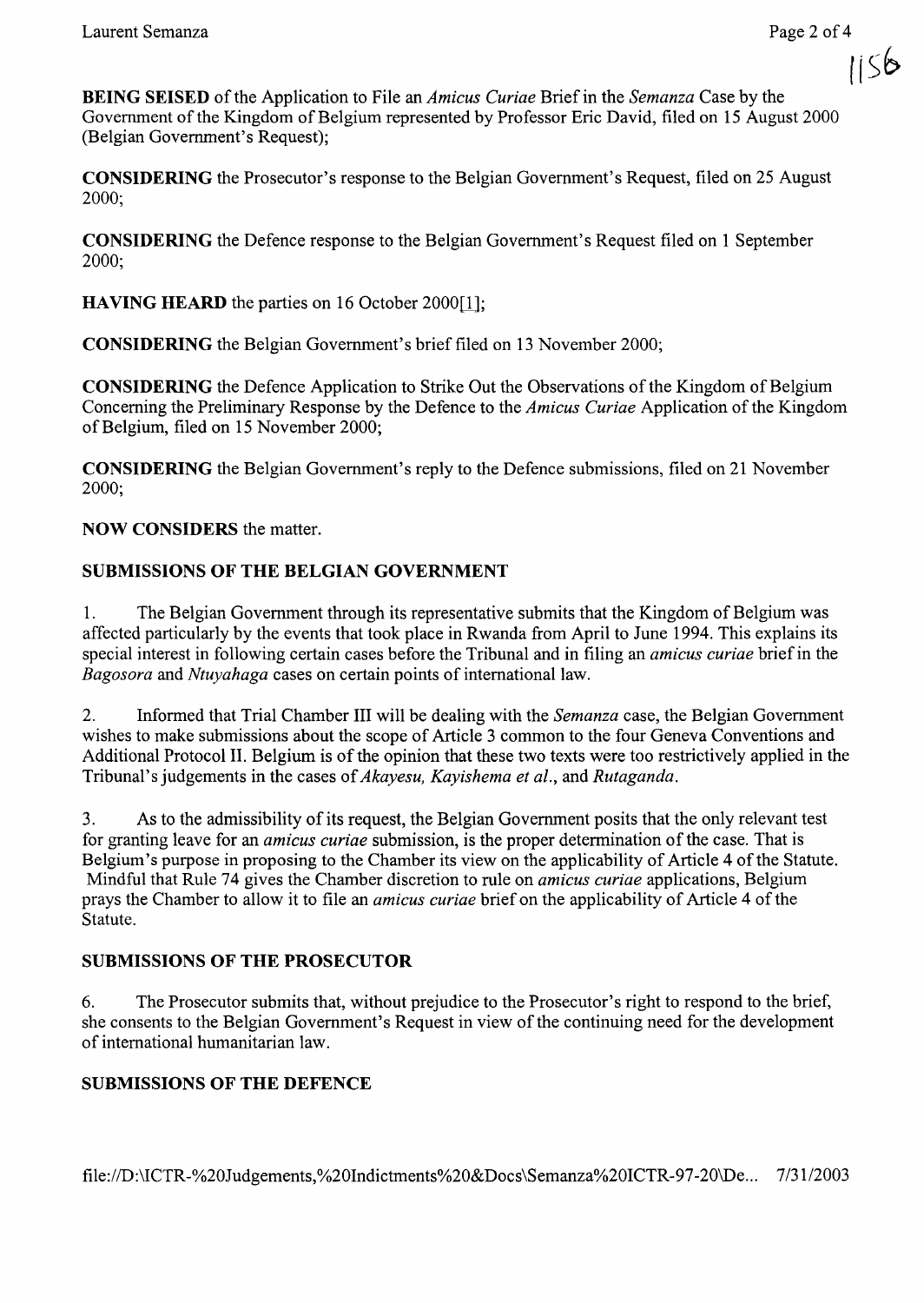$1157$ 

7. The Defence contends that the Belgian Government's Request is *resjudicata* at this point in time since the same issues have already been raised by way of motion before the Chamber by the former Lead Defence Counsel. The motion was disposed of and the decision appealed. The Appeals Chamber refused to list the issue for hearing on the grounds that it was not one of the issues on which an appeal could lie. The Defence submits that granting the Belgian Government's Request when no issue has arisen in the cause ofthe proceedings so as to enable the Chamber to revisit the issue, would be tantamount to reopening the issue without just cause.

8. The Defence therefore, prays the Chamber to hold that either the Belgian Government's Request is *resjudicata* or premature, and consequently to reject it. In the alternative, should the Chamber grant the Belgian Government's Request, which has been taken as a preliminary matter of law, the Defence would wish to reply to it.

## **FINDINGS**

## *Basis ofthe amicus curiae application*

9. Rule 74 provides: "A Chamber may, if it considers it desirable for the proper determination of the case, invite or grant leave to any State, organization or person to appear before it and make submissions on any issue specified by the Chamber." Pursuant to this Rule, the Chamber has discretion to grant an *amicus curiae* application, provided it deems it useful for the proper determination ofthe case.

10. The Chamber is ofthe view that it may be useful to gather additional legal views on the scope of the applicability of Article 3 common of the four Geneva Conventions and Additional Protocol II. The Chamber determines that the Belgian Government's submission is maintainable with respect to the legal principles involved, and not with respect to the particular circumstances ofthis or any other case.

11. As to the *resjudicata* objection raised by the Defence, the Chamber finds it to be without merit. The issue of *res judicata* arises only when there is an identity of parties, identity of issues, and a final determination of those issues in the previous decision by a court competent to decide them. In the instant case, Belgium is not a party, nor was it involved in the proceedings which, according to the Defence, give rise to the *resjudicata* issue. Consequently, there is no identity of parties. Further, the Chamber's Decision of 29 September 1999 that the Defence refers to, pertained to a different issue. Indeed the Defence asked the Chamber to dismiss from the indictment the counts of violations of Article 3 common to the Geneva Conventions for lack of evidence. Here, the Belgian application seeks to make submissions showing that the scope of Article 4 of the Statute should be wider. Therefore, there is no identity of issues.

### *Debarment*

12. The Chamber turns now to the issue of debarment raised by the Defence in its submissions of 15 November 2000, with regard to the submissions of Belgium in which it argues that the *res judicata* issue does not arise in the instant case. The Chamber first notes that the Defence did not invoke any provision of the Rules in support of its request to strike out the Belgian submissions. There is no prohibition in the Rules on admitting these submissions and it is appropriate to take them into consideration, since there is no dispute that the Representative of Belgium, absent from the Court during the hearing of 16 October 2000, received the Defence submissions relating to the admissibility ofthe request of *amicus curiae* only ten days after the hearing. Therefore, the Chamber denies the Defence request to strike out the Belgian submissions of 13 November 2000.